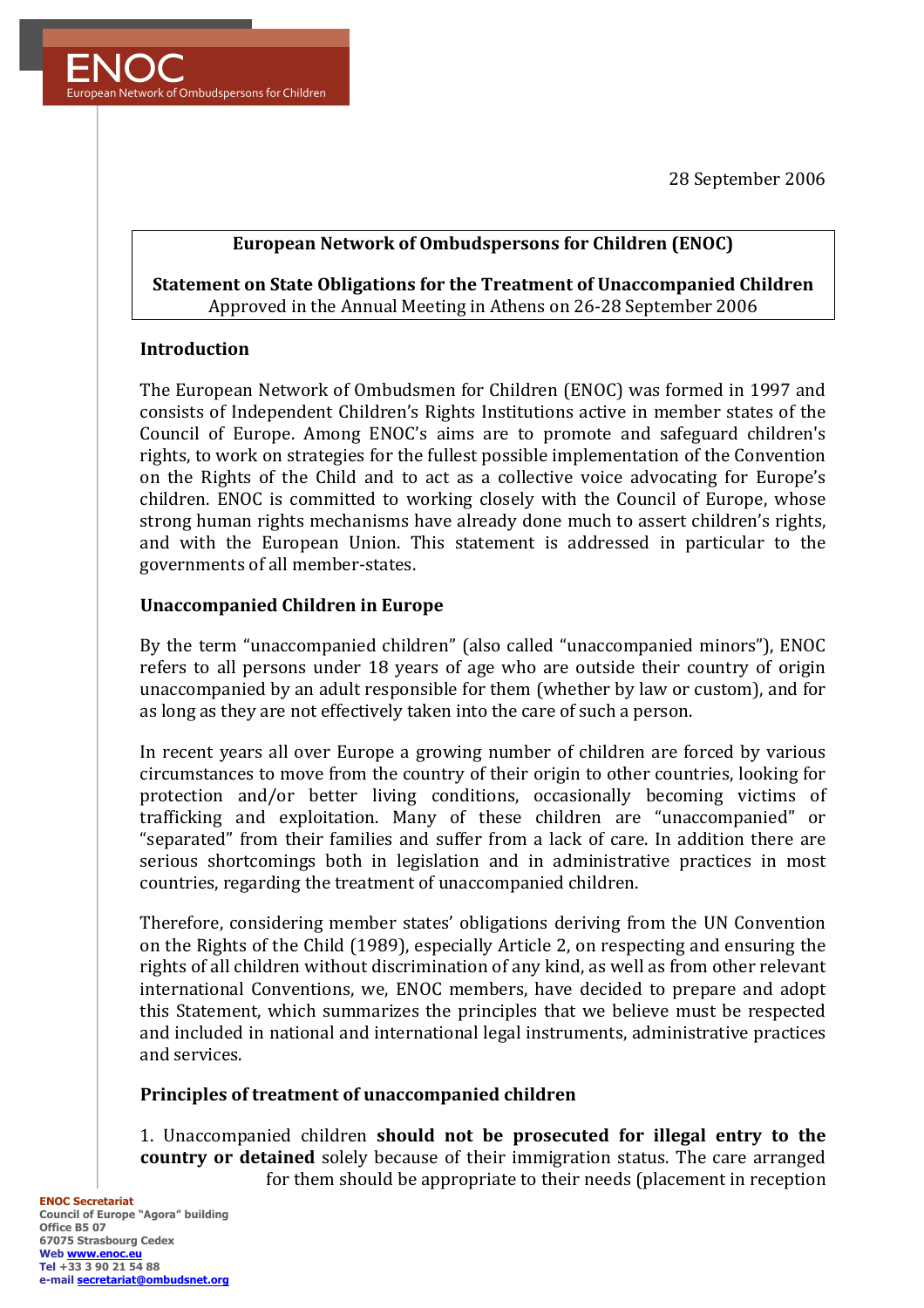centres separately from adults and for the minimum possible period of time, appropriate conditions concerning nutrition, mental and physical health, hygiene, education, play and leisure, nurture and faith/religious needs, encouragement of foster care or appropriate residential care).

2. Clear rules, instruments and administrative systems, for the identification of the child, search for the family and investigation of the needs of every unaccompanied child should be established and applied in a respectful and child friendly manner by competent authorities well trained in international child protection and in techniques for interviewing children and young people. All those involved in the consideration of children's immigration or asylum status and its consequences should recognise that "childhood is entitled to special care and assistance"<sup>1</sup>. Thorough examination of the conditions of entry as well as a confidential formal register of personal data should ensure protection from various forms of exploitation and assist the member states to have a clearer quantitative ant qualitative picture of the presence of unaccompanied children within their borders.

**3. Age assessment** should only take place in cases of serious doubt and should be systematic, using independent experts and modern technological tools and include a combination of physical, social and psychological maturity assessments. The child should be fully informed about the process of age assessment and its consequences. The child's views should be given due weight in accordance with their age and maturity. The age assessment should be carried out as soon as possible. In case of any doubt concerning the age of the involved person, the benefit of doubt should be given and work out in favour of his/her age declaration. All expenses related to age assessment and family identification should fall upon the state. Techniques for age assessment should respect the child's culture, dignity and physical integrity and should take into account that some physical assessments might be particularly stressful or traumatic for children who have suffered physical or sexual abuse. The age assessment should be open to revision if new evidence comes to light.

4. Every **interview** on personal details and background of an unaccompanied child should be conducted by staff, fully trained and instructed to respect international children's rights standards. The interview should be conducted in a language that the child understands and with consideration of the possible traumatic experiences the child may have gone through.

5. While in the hands of public authorities, all children should be **informed of their rights,** especially of the right to apply for asylum and its consequences and properly guided in how to exercise their rights in their own mother tongue or in a language that they can understand. Communication with the child should be done: a) individually, b) through an interpreter or a person trained to communicate with children including those with particular needs (rather than only through written material), and  $c$ ) in the presence of a guardian (see para. 9).

Preamble, Convention on the Rights of the Child and article 25, Universal Declaration of Human Rights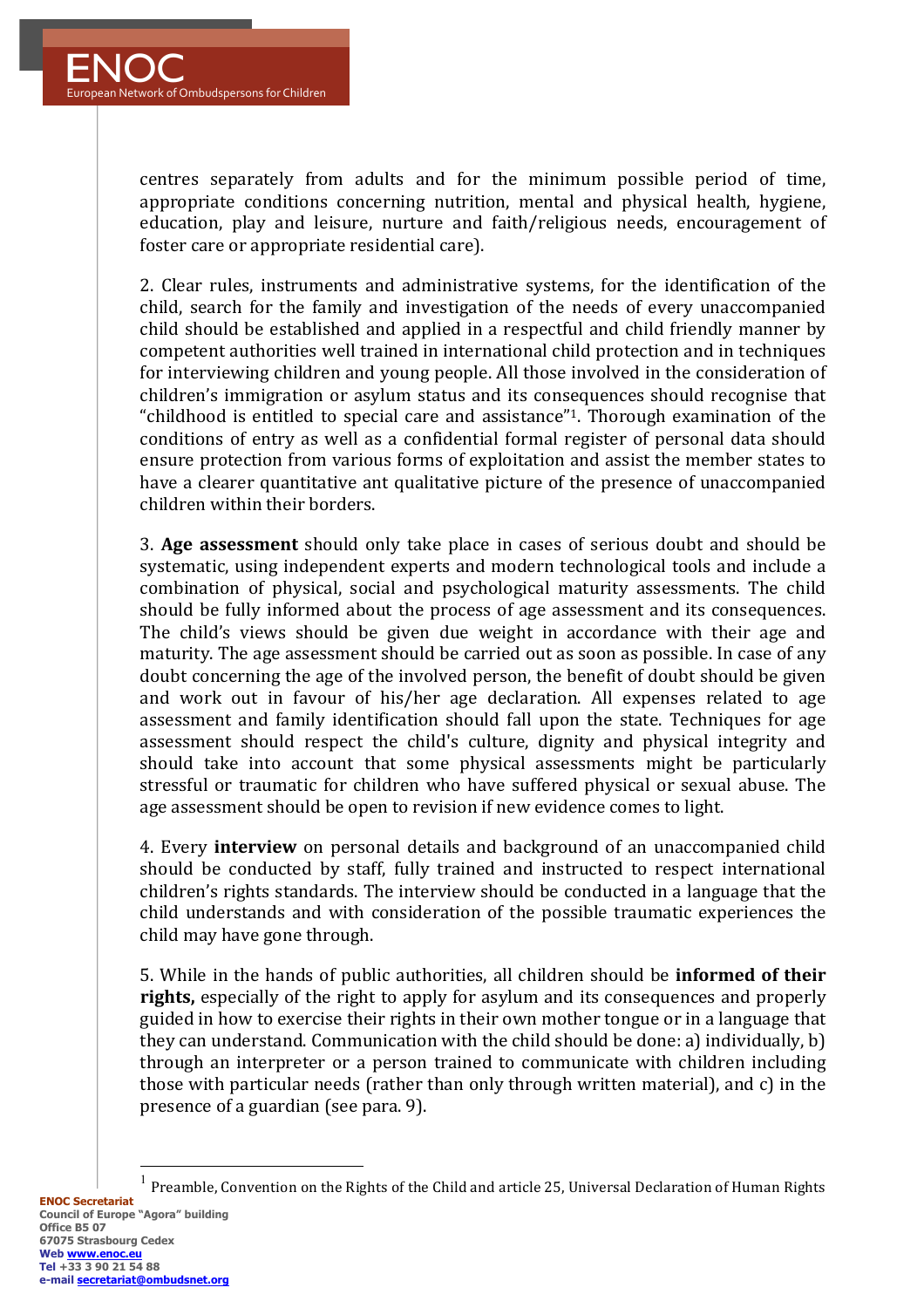6. In all relevant procedures and decision-making, public authorities should assure to all unaccompanied children the right to **express their views freely** in all matters affecting them. These views should be given due weight in accordance with the child's age and maturity (article 12 CRC).

7. Free **interpreters and specialized legal advisers**, trained in working with children and young people, with cultural and gender sensitivity, should be made available by the state throughout the examination of the child's case. Professional and independent legal representation should be guaranteed during the examination of the unaccompanied child's case before any administrative and judicial authority examining their claim.

8. An efficient credible **procedure for appeal** against administrative and judicial decisions should be available and accessible to children, with implementation of decisions suspended until the appeal has been decided. There should be an unconditional right of appeal; this should not be compromised by procedures or rules related to the child's legal immigrant and residence status or to the perceived strength of their claim. Children should be able to appeal against an administrative decision on any ground covered by the Convention on the Rights of the Child and the European Convention on Human Rights, irrespective of any temporary permission to stay until adulthood.

9. Immediately after arrival every unaccompanied child should be **referred to the relevant iudicial or other competent authorities** and a skilled guardian should **be appointed without delay** and continue until the child is reunified with his/her family or receives an appropriate care placement, which identifies the carer as a guardian. The guardian, who is appointed to serve the child's best interests, should ensure that the rights, welfare and care needs of the child are properly safeguarded and met by the responsible agencies. Each child should be offered a confidential psychological assessment at an appropriate time.

10. Unaccompanied children should **never be deported**/expelled. Re- integration into their social environment of origin (family, care institution or other) should be achieved only through **assisted voluntary repatriation**<sup>2</sup>, and only if this is considered to be in their best interests, after careful assessment including due consideration of their views.

Where a child has claimed fear of persecution by the public authorities, additional safeguards need to be considered, including keeping their identity and personal data confidential at all stages. Confidentiality is particularly important for these children and those who are victims of trafficking and exploitation.

 $2$  Assisted Voluntary Repatriation is the "the assisted or independent departure to the country of return based on the will of the returnee and his/her informed decision to return, carried out in conformity with obligations deriving from applicable international instruments". According to UNHCR "The best durable solution for the repatriation of an unaccompanied child will depend on the particular circumstances of his or her case and decisions should be carefully assessed in the light of his or her maturity".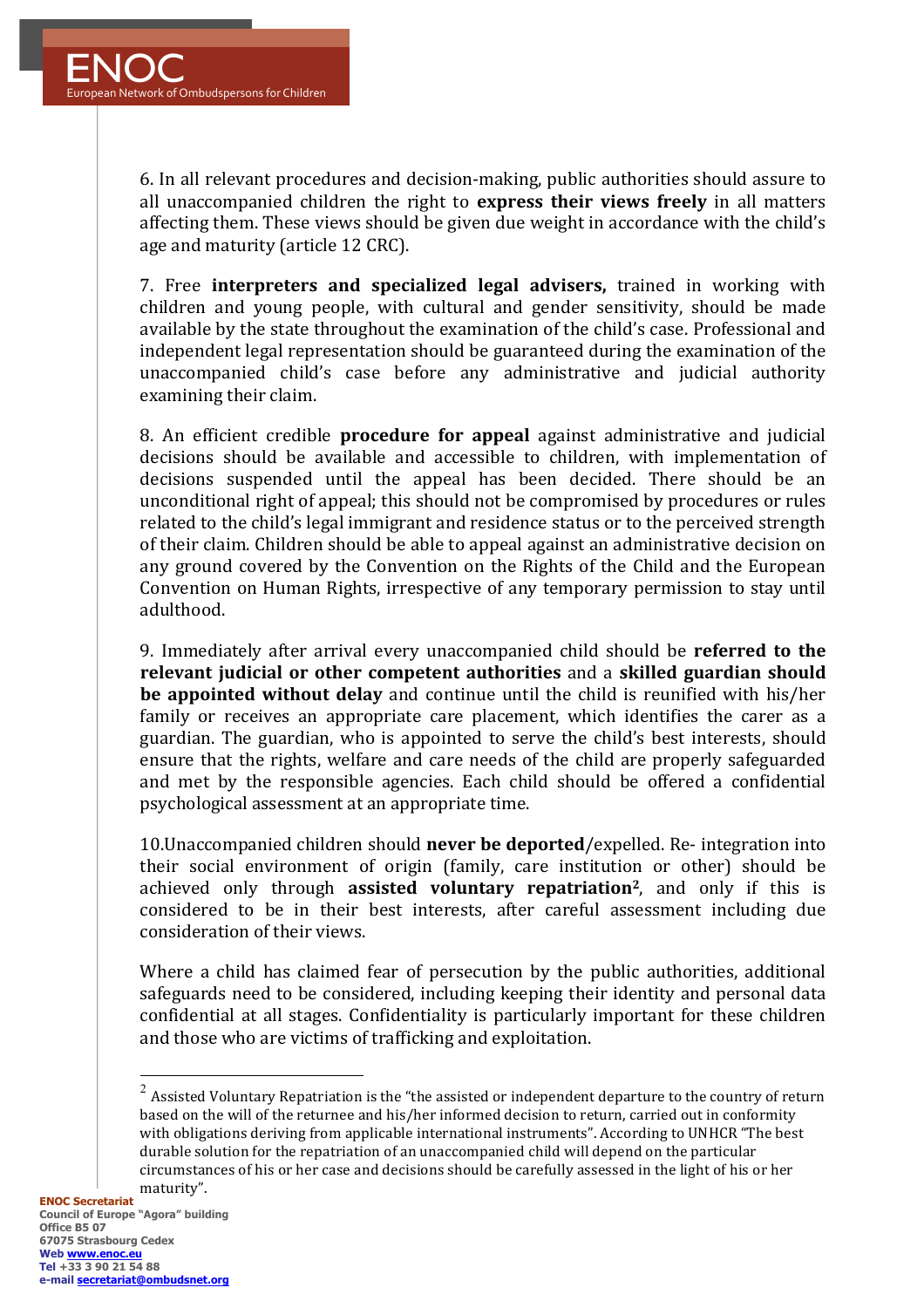

All the above must be guaranteed by an efficient and competent system of management of unaccompanied children's cases.

11. **International co-operation** should assist quick and efficient family tracing and social investigation of the background of unaccompanied children, to examine whether safe **repatriation, family reunion and reintegration** is appropriate in the best interests of a child. If it is decided by the responsible services that family reunion through repatriation is in the child's best interests and should proceed, then the child should be accompanied to his/her country of origin by specialised staff and be handed to the appropriate public authorities there. Counselling should be provided prior to repatriation and during initial contact with the family. The responsible services should also maintain effective monitoring to ensure the safety of the child after repatriation.

12. When children are not repatriated, special long-term **residence permits** should be provided and integration into the hosting society should be facilitated, by appropriate educational and welfare placements (social services, integration projects, educational and training programmes, homes, shelters, foster families, etc., responding to the child's social and cultural needs. Children who stay for a long time in the country of destination should be offered residence permits when they reach adulthood. Authorities should recognise that a child's well-being can be threatened by uncertainty about their status and ongoing support once they reach the age of 18.

13. From their arrival, unaccompanied children should have **access to education**, **vocational training and health** provisions, on an equal basis to other children within the jurisdiction of the state. Access to employment should also be allowed to children with a temporary or permanent residence permit, according to the age limit set in national legislation,. Special measures should be taken to support unaccompanied children within these processes and to assure that they are protected from any kind of discrimination or exploitation.

14. **Personnel** dealing with unaccompanied children (interviewers, interpreters, social and youth workers, guardians, legal representatives etc) should be properly trained and informed to respect children's rights, including their communication and cultural needs and to be able to respond appropriately to signs of fear or distress-. The assessment of their suitability to work with children should include safety considerations, such as checks for convictions for crimes against children. . Issues such as the arrangements for caring for the child, providing them with appropriate adult support or guardianship and determining their age should be addressed before any attempt is made to assess their case.

## **ENOC** commitment to action

We, ENOC members, commit ourselves to continue to work in the context of the UNCRC as well as other international and regional human rights instruments, to urge our governments to adopt legal frameworks and administrative practices which fully protect the rights of unaccompanied children. We encourage any governments who